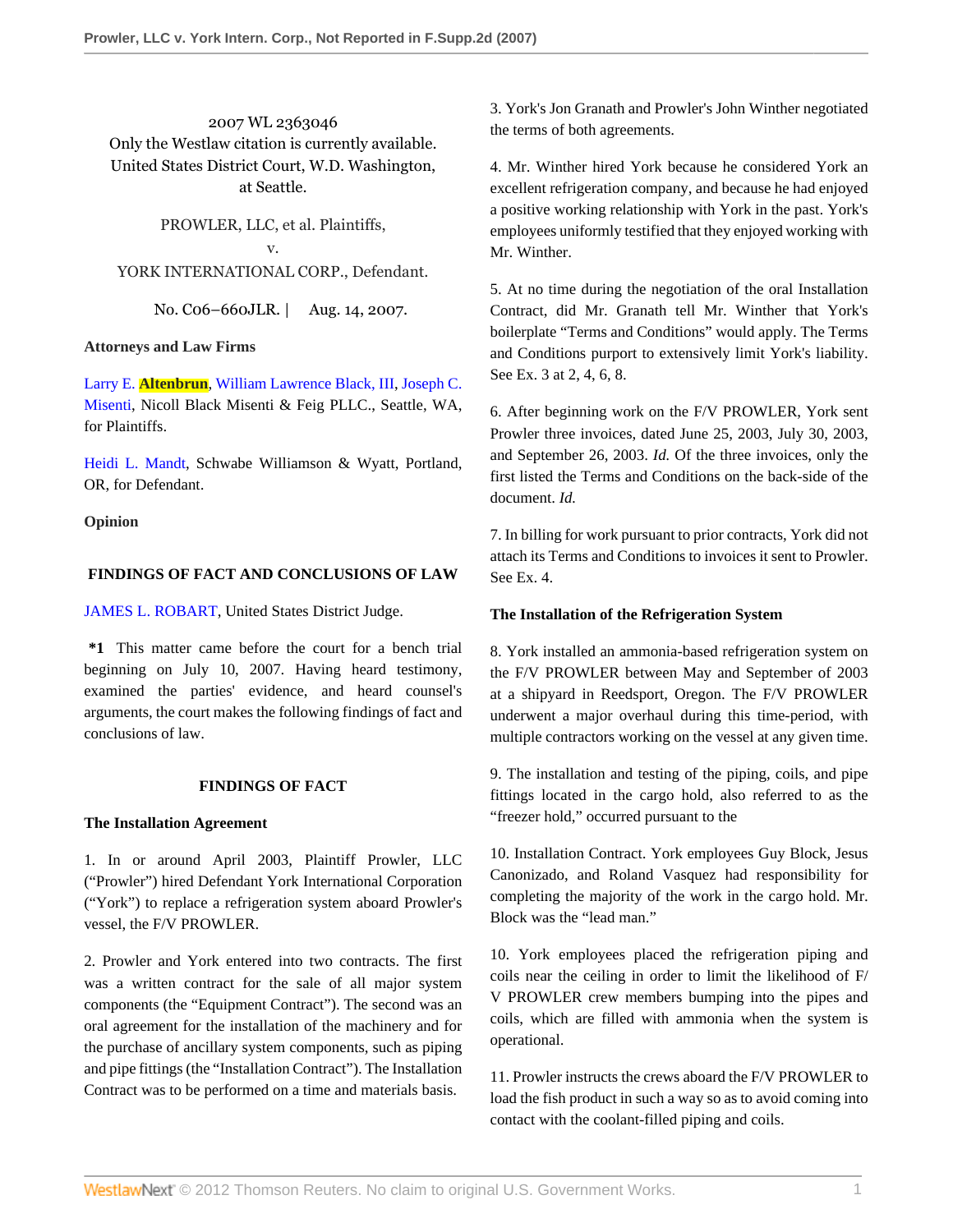**\*2** 12. Prowler also trains its crew aboard the F/V PROWLER on how to respond to an ammonia leak.

13. Following installation of the piping, coils, and pipe fittings, Mr. Block installed a gauge assembly  $1$  near the ceiling of the cargo hold, affixed to a portion of the piping.

14. Neither the operations manual nor the design drawings that York prepared for Prowler for the refrigeration system referenced the gauge assembly.

15. The gauge assembly includes a male-threaded tee that connects to the refrigeration piping on one arm, a valve on a second arm, and a female-threaded tee on a third arm. The female tee, in turn, connects to a pressure gauge that sits perpendicular to the refrigeration piping. When the refrigeration system was operational, the remaining "open" arm of the female tee held a stopper.

16. Only when the valve is in the open position does the pressure gauge come into contact with the coolant used in the refrigeration system.

17. During all relevant times, the F/V PROWLER's refrigeration system used ammonia as a coolant. The pressure gauge that York installed in the cargo hold as part of the gauge assembly was compatible with nitrogen, but not meant for longterm exposure to ammonia.

18. York employees installed the gauge assembly in order to pressure-test the piping and coils within the cargo hold in isolation from the remainder of the refrigeration system, which was not yet complete. The pressure test, performed by Mr. Block, Mr. Canonizado, and Mr. Vasquez, consisted of filling the piping and coils within the cargo hold with nitrogen, and soap-testing all the welds and joints for leaks.

19. York employees had never before performed a pressure test on only one section of a refrigeration system. Ordinarily, they would pressure-test an entire refrigeration system upon completion. The reason for conducting the pressure test in piecemeal fashion was so that York could finish work in the cargo hold to allow another contractor performing insulation services to access the area, while York turned to another portion of the refrigeration system.

20. Although he ultimately regretted the decision, Mr. Block determined that the gauge assembly could safely remain in the system on a permanent basis. To that end, he positioned the gauge near the ceiling in an attempt to keep it out of the way

of the F/V PROWLER crew, who he knew would work in the cargo hold, loading and stacking heavy bags of fish product.

<span id="page-1-0"></span>21. Before conducting the pressure test, Mr. Block discussed the status of the project with Mr. Winther. He told Mr. Winther that he could either leave the gauge assembly in place or remove it. Mr. Block also mentioned that the gauge could provide a useful function during the defrosting process. Although the testimony is entirely unclear on the issue, the court accepts that Mr. Winther agreed that the gauge assembly could remain in place, but said nothing as to whether it should remain permanently in the cargo hold.

**\*3** 22. York successfully performed the pressure test. Following the pressure test, Mr. Vasquez expressed his concerns to Mr. Block about leaving the gauge assembly in place.

23. Sometime in September 2003, Prowler relocated the vessel to Seattle, Washington, where York employees discharged the nitrogen from the cargo hold's piping and coils, and charged the entire refrigeration system with ammonia.

24. At some point prior to charging the refrigeration system, one of the York employees closed the valve on the gauge assembly, preventing the coolant from coming into contact with the gauge.

25. It was York's usual practice to remove any testing instruments in a refrigeration system prior to operation. York employees did not remove the gauge assembly when they had completed their work aboard the vessel in Seattle. Notably, Mr. Block—the employee who installed the gauge assembly and discussed its purpose with Mr. Winther—was not in Seattle when other York employees charged the refrigeration system with ammonia.

26. The gauge assembly served no useful function once York completed the pressure testing. Under normal operating conditions, the gauge, like the other objects in the cargo hold, would have been covered in ice and therefore unreadable. Likewise, the gauge would not have been useful during the defrosting process, as Mr. Block described to Mr. Winther, because the gauge was not ammonia-compatible. In any event, during the relevant period of operation, the valve on the gauge assembly remained in the closed position.

27. Beyond its failure to serve any useful function, the gauge assembly presented an unnecessary hazard in the cargo hold.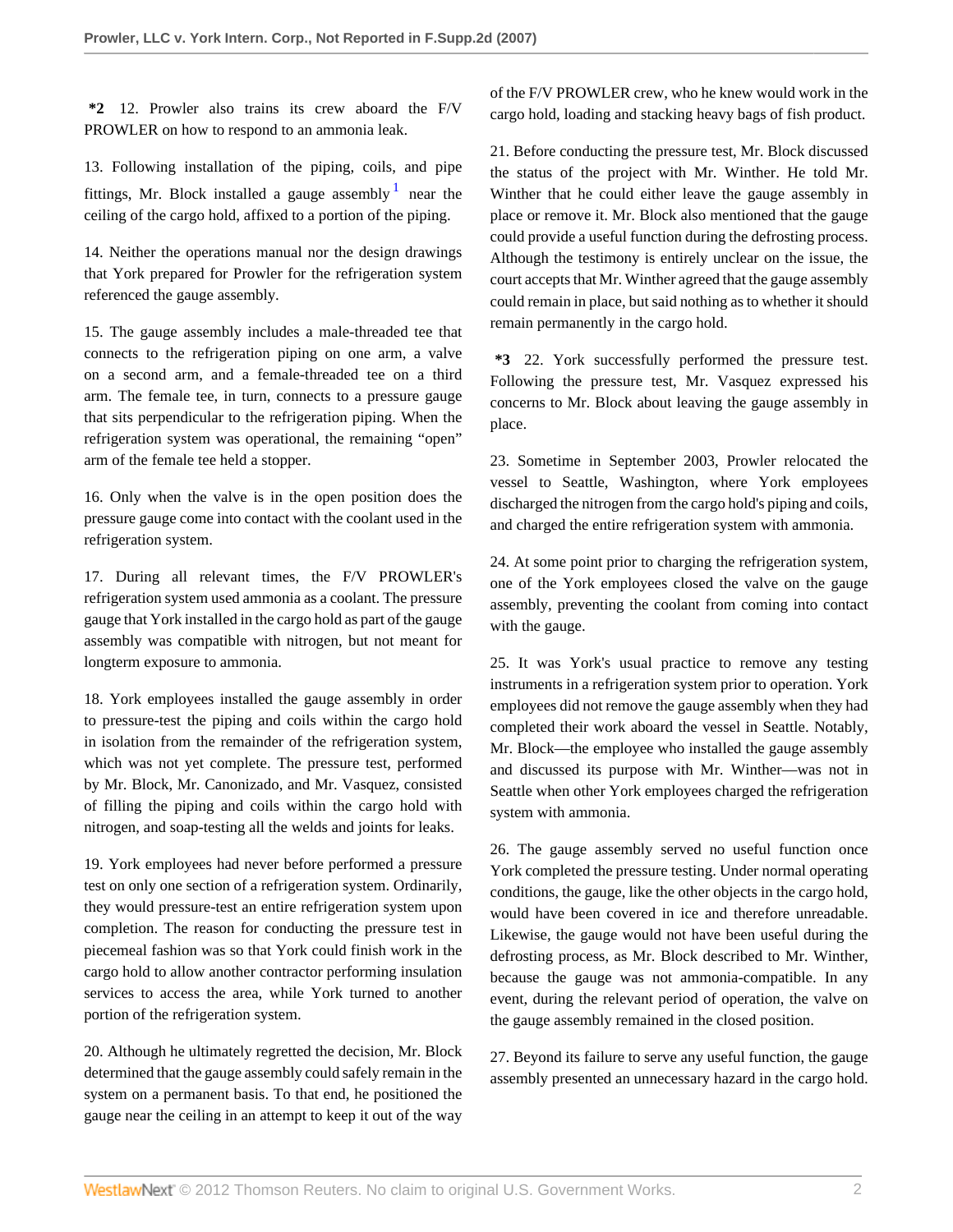28. Other than the initial conversation between Mr. Block and Mr. Winther, York employees did not communicate to Prowler employees that the gauge remained in the cargo hold. Indeed, members of the F/V PROWLER crew working in the cargo hold had no idea of its existence.

## **The Ammonia Leak**

29. The F/V PROWLER's refrigeration system functioned without incident during the fishing seasons between September 2003 and February 17, 2005.

30. On February 17, 2005, Prowler's crew member Sylvester Trojanowski inadvertently struck the gauge assembly while moving bags of fish product in the cargo hold. The cargo hold was nearly full at the time, leaving only a small space for Mr. Trojanowski to work, and requiring him to step on stacked bags of fish product and crouch to avoid hitting his head on the refrigeration pipes or the ceiling.

31. The gauge assembly broke off where the male-threaded tee of the assembly connects to the refrigeration piping. Pressurized ammonia sprayed into the cargo hold.

32. Mr. Trojanowski noticed the ammonia leak immediately and reported it to his foreman, who informed the captain. The crew followed appropriate emergency response procedures. Eventually, using a respirator, crew member Cole Reich entered the cargo hold and placed a plug in the opening where the gauge assembly had been in order to stop the ammonia leak.

**\*4** 33. After ventilating the cargo hold, the F/V PROWLER crew fished for one more day before heading to Dutch Harbor, Alaska. Upon arrival and following an inspection, the Alaska Department of Environmental Conservation declared the product stowed in the cargo hold a total loss and directed Prowler to destroy it. The market value of the fish product would have been \$630,947.78.

34. Prowler paid \$4,645 to transport the contaminated product to a nearby landfill, owned by the City of Unalaska. Unalaska charged Prowler \$57,634.74 for landfill services.

35. The court finds that if the ammonia leak had not occurred on February 17, 2005, the crew would have off-loaded some of their cargo and returned to the fishing grounds for two additional days of fishing. On average, the F/V PROWLER crew caught fish product valued at \$28,824 per day during the 2005 season. Less Prowler's expenses, two days of lost fishing time totals \$31,130 in lost profit.

36. In responding to the ammonia leak, Prowler incurred the following expenses that it would not have otherwise incurred, summarized as follows:

| <b>Forklift operations</b>                        | \$2,177.83 |
|---------------------------------------------------|------------|
| Safety equipment (cartridges, face mask, etc).    | \$2,012.46 |
| Cargo inspection                                  | \$342.48   |
| Refrigeration gas                                 | \$2,562.13 |
| Travel and lodging expenses for Prowler employees | \$1,235.97 |
| <b>TOTAL</b>                                      | \$8,330.87 |

37. Prowler also claims damages based on crew wages for offloading contaminated fish product and travel expenses for Prowler employees. The court finds that Prowler has not proven that it incurred these expenses as a result of the ammonia leak.

38. Based on the above, the court finds that damages arising from the ammonia leak total \$732,688.39.

39. Prowler tendered a claim to its insurance company, and Plaintiff Certain Underwriters at Lloyds of London ("Lloyds") reimbursed Prowler in the amount of \$689,041.77. Lloyds is subrogated to this amount.<sup>[2](#page-5-1)</sup>

## **CONCLUSIONS OF LAW**

1. The claims against York arise under this court's admiralty jurisdiction, [28 U.S.C. § 1333.](http://www.westlaw.com/Link/Document/FullText?findType=L&pubNum=1000546&cite=28USCAS1333&originatingDoc=I5d96a50c4fde11dcbd4c839f532b53c5&refType=LQ&originationContext=document&vr=3.0&rs=cblt1.0&transitionType=DocumentItem&contextData=(sc.Search)) Prowler alleges claims for breach of implied warranties (workerlike performance, merchantability, and fitness for a particular purpose), negligence, and products liability.

<span id="page-2-1"></span><span id="page-2-0"></span>2. At the threshold, the court concludes that York's standard Terms and Conditions printed on the backside of one of three invoices it sent to Prowler do not constitute part of the oral Installation Contract. Mr. Granath never mentioned the Terms and Conditions in negotiating the Installation Contract, and Mr. Winther never received a copy or agreed to be bound by such terms. [3](#page-5-2) Cf. *[Gulf Towing Co., Inc. v. S.T.](http://www.westlaw.com/Link/Document/FullText?findType=Y&serNum=1981123117&pubNum=350&originationContext=document&vr=3.0&rs=cblt1.0&transitionType=DocumentItem&contextData=(sc.Search))*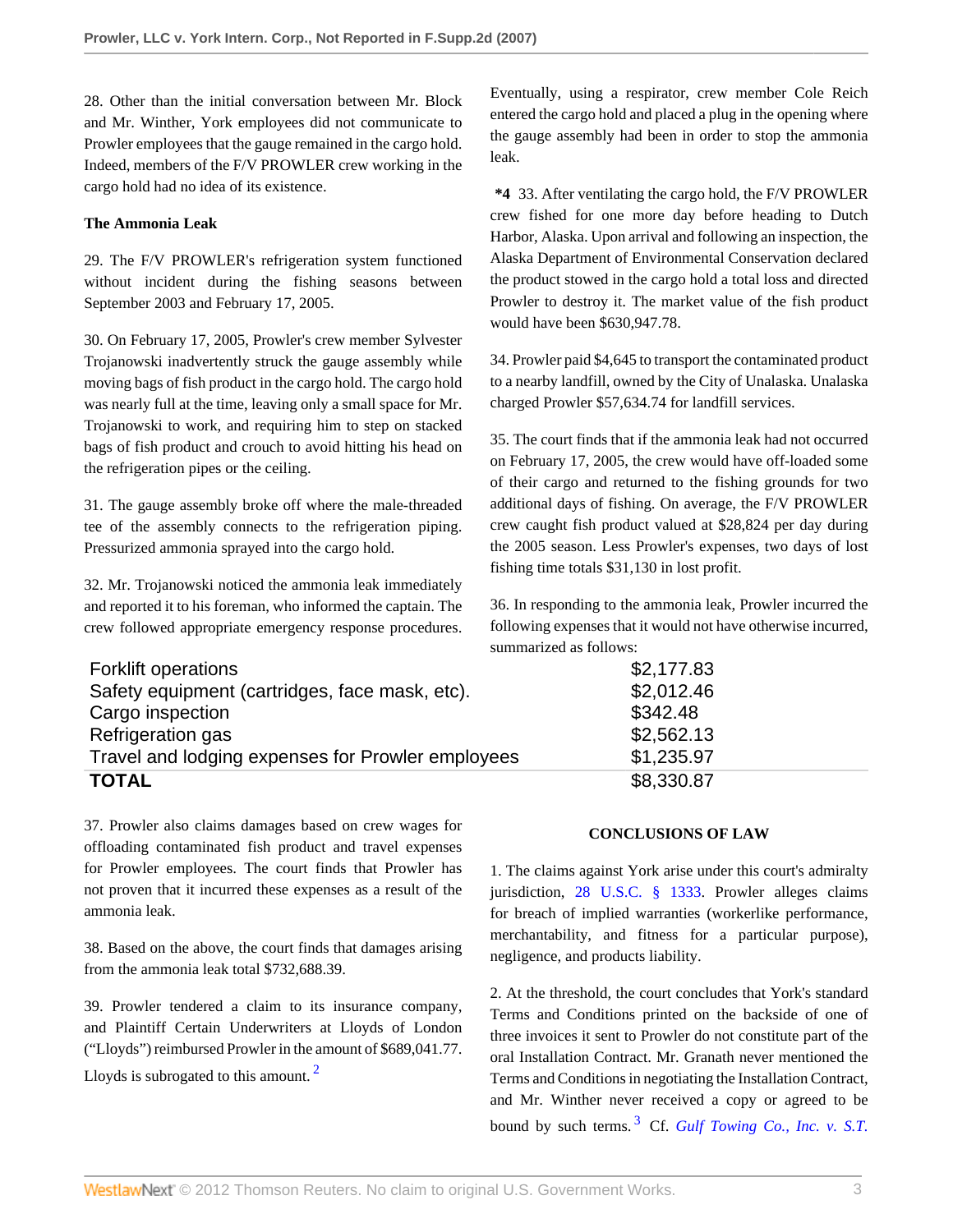*Amoco New York,* [648 F.2d 242 \(5th Cir.1981\)](http://www.westlaw.com/Link/Document/FullText?findType=Y&serNum=1981123117&pubNum=350&originationContext=document&vr=3.0&rs=cblt1.0&transitionType=DocumentItem&contextData=(sc.Search)) (holding that liability disclaimer presented in a receipt was not supported by consideration, and therefore unenforceable).

3. To be sure, where parties share a history of business dealings that incorporate standardized provisions, such familiar provisions printed on invoices may be enforceable. *See, e.g., [Insur. Co. of No. Am. v. NNR Aircargo Serv.](http://www.westlaw.com/Link/Document/FullText?findType=Y&serNum=2000047320&pubNum=506&originationContext=document&vr=3.0&rs=cblt1.0&transitionType=DocumentItem&contextData=(sc.Search)#co_pp_sp_506_1114) (USA), Inc.,* [201 F.3d 1111, 1114 \(9th Cir.2000\)](http://www.westlaw.com/Link/Document/FullText?findType=Y&serNum=2000047320&pubNum=506&originationContext=document&vr=3.0&rs=cblt1.0&transitionType=DocumentItem&contextData=(sc.Search)#co_pp_sp_506_1114) (applying "course of dealing" analysis to uphold liability limitation clause in goods contract where the contractor included the provision in forty-seven identical invoices over the course of forty-seven separate transactions). In this instance, however, there is no evidence that York routinely provided such Terms and Conditions on the backside of invoices it sent to Prowler. Thus, Prowler had no notice of such terms. The court concludes that the contracting parties intended the oral Installation Contract to stand as the exclusive agreement between them.

## **Negligence and Implied Warranty of Workerlike Performance**

**\*5** 4. Unique to admiralty law, a shipowner may sue in either tort or contract for negligent repairs to his or her vessel. See *[La Esperanza de P.R., Inc. v. Perez y Cia de Puerto Rico,](http://www.westlaw.com/Link/Document/FullText?findType=Y&serNum=1997166531&pubNum=506&originationContext=document&vr=3.0&rs=cblt1.0&transitionType=DocumentItem&contextData=(sc.Search)#co_pp_sp_506_16) Inc.,* [124 F .3d 10, 16 \(1st Cir.1997\);](http://www.westlaw.com/Link/Document/FullText?findType=Y&serNum=1997166531&pubNum=506&originationContext=document&vr=3.0&rs=cblt1.0&transitionType=DocumentItem&contextData=(sc.Search)#co_pp_sp_506_16) *[Alcoa S.S. Co. v. Charles](http://www.westlaw.com/Link/Document/FullText?findType=Y&serNum=1967117999&pubNum=350&originationContext=document&vr=3.0&rs=cblt1.0&transitionType=DocumentItem&contextData=(sc.Search)#co_pp_sp_350_50) Ferran & Co.,* [383 F.2d 46, 50 \(5th Cir.1967\);](http://www.westlaw.com/Link/Document/FullText?findType=Y&serNum=1967117999&pubNum=350&originationContext=document&vr=3.0&rs=cblt1.0&transitionType=DocumentItem&contextData=(sc.Search)#co_pp_sp_350_50) see also Schoenbaum, Thomas J ., ADMIRALTY AND MARITIME LAW, § 5–7 (4th ed.2004). Perhaps not surprisingly, courts often fail to distinguish between negligent performance of services (a tort claim) and breach of the implied warranty of workerlike<sup>[4](#page-6-0)</sup> performance ("WWLP") (a contract claim). See Davis, Charles, MARITIME LAW DESKBOOK, § XV K(2) (2005) (noting that negligent performance of services constitutes breach of the WWLP, and thus courts often blur the distinction); Schoenbaum, *supra* (noting that the WWLP is "rooted in the concept of negligence").

<span id="page-3-0"></span>5. Moreover, courts apply comparative fault principles whether the shipowner's claim sounds in tort or court. See *[Agrico Chem. Co. v. M/V Ben W. Martin,](http://www.westlaw.com/Link/Document/FullText?findType=Y&serNum=1981150026&pubNum=350&originationContext=document&vr=3.0&rs=cblt1.0&transitionType=DocumentItem&contextData=(sc.Search)#co_pp_sp_350_93)* 664 F.2d 85, 93–4 [\(5th Cir.1982\);](http://www.westlaw.com/Link/Document/FullText?findType=Y&serNum=1981150026&pubNum=350&originationContext=document&vr=3.0&rs=cblt1.0&transitionType=DocumentItem&contextData=(sc.Search)#co_pp_sp_350_93) *[Ensco Marine Co. v. Bird–Johnson Co.,](http://www.westlaw.com/Link/Document/FullText?findType=Y&serNum=2005843380&pubNum=0000999&originationContext=document&vr=3.0&rs=cblt1.0&transitionType=DocumentItem&contextData=(sc.Search))* No. [3–489, 2004 WL 2984338, \\*8 \(E.D.La. December 15, 2004\)](http://www.westlaw.com/Link/Document/FullText?findType=Y&serNum=2005843380&pubNum=0000999&originationContext=document&vr=3.0&rs=cblt1.0&transitionType=DocumentItem&contextData=(sc.Search)).

6. Based on the above, the court considers Prowler's negligence and implied WWLP claims together. *See* Pls.' Trial Brief at 10 (inviting the court to analyze claims together).

7. The implied WWLP requires a contractor to make ship repairs in a skilled and workerlike manner. See *[H & H Ship](http://www.westlaw.com/Link/Document/FullText?findType=Y&serNum=1967117924&pubNum=350&originationContext=document&vr=3.0&rs=cblt1.0&transitionType=DocumentItem&contextData=(sc.Search)#co_pp_sp_350_712) [Serv. Co. v. Weyerhaeuser Line,](http://www.westlaw.com/Link/Document/FullText?findType=Y&serNum=1967117924&pubNum=350&originationContext=document&vr=3.0&rs=cblt1.0&transitionType=DocumentItem&contextData=(sc.Search)#co_pp_sp_350_712)* 382 F.2d 711, 712 (9th [Cir.1967\);](http://www.westlaw.com/Link/Document/FullText?findType=Y&serNum=1967117924&pubNum=350&originationContext=document&vr=3.0&rs=cblt1.0&transitionType=DocumentItem&contextData=(sc.Search)#co_pp_sp_350_712) *[Little Beaver Enterp. v. Humphreys Railways,](http://www.westlaw.com/Link/Document/FullText?findType=Y&serNum=1983146023&pubNum=350&originationContext=document&vr=3.0&rs=cblt1.0&transitionType=DocumentItem&contextData=(sc.Search)#co_pp_sp_350_77)* 719 [F.2d 75, 77 \(4th Cir.1983\).](http://www.westlaw.com/Link/Document/FullText?findType=Y&serNum=1983146023&pubNum=350&originationContext=document&vr=3.0&rs=cblt1.0&transitionType=DocumentItem&contextData=(sc.Search)#co_pp_sp_350_77) The essence of the contractor's warranty of workerlike performance is to perform the work "properly and safely." *[Coffman v. Hawkins & Hawkins](http://www.westlaw.com/Link/Document/FullText?findType=Y&serNum=1979112055&pubNum=350&originationContext=document&vr=3.0&rs=cblt1.0&transitionType=DocumentItem&contextData=(sc.Search)#co_pp_sp_350_154) Drilling Co., Inc.,* [594 F.2d 152, 154 \(5th Cir.1979\)](http://www.westlaw.com/Link/Document/FullText?findType=Y&serNum=1979112055&pubNum=350&originationContext=document&vr=3.0&rs=cblt1.0&transitionType=DocumentItem&contextData=(sc.Search)#co_pp_sp_350_154) (internal quotation and citation omitted). Notably, the implied WWLP is a ground for liability where a contractor chooses equipment for a specific purpose that is defective or unsafe. See *[Little](http://www.westlaw.com/Link/Document/FullText?findType=Y&serNum=1983146023&pubNum=350&originationContext=document&vr=3.0&rs=cblt1.0&transitionType=DocumentItem&contextData=(sc.Search)#co_pp_sp_350_77) Beaver,* [719 F.2d at 77](http://www.westlaw.com/Link/Document/FullText?findType=Y&serNum=1983146023&pubNum=350&originationContext=document&vr=3.0&rs=cblt1.0&transitionType=DocumentItem&contextData=(sc.Search)#co_pp_sp_350_77) (citing *[Am. Presidents Lines Ltd.](http://www.westlaw.com/Link/Document/FullText?findType=Y&serNum=1956116950&pubNum=350&originationContext=document&vr=3.0&rs=cblt1.0&transitionType=DocumentItem&contextData=(sc.Search)#co_pp_sp_350_758) v. Marine Terminals Corp.,* [234 F.2d 753, 758–60 \(9th](http://www.westlaw.com/Link/Document/FullText?findType=Y&serNum=1956116950&pubNum=350&originationContext=document&vr=3.0&rs=cblt1.0&transitionType=DocumentItem&contextData=(sc.Search)#co_pp_sp_350_758) [Cir.1956\)\)](http://www.westlaw.com/Link/Document/FullText?findType=Y&serNum=1956116950&pubNum=350&originationContext=document&vr=3.0&rs=cblt1.0&transitionType=DocumentItem&contextData=(sc.Search)#co_pp_sp_350_758).

8. In order to prevail on its implied WWLP claim, Prowler must show that York failed to use the degree of diligence, attention, and skill adequate to complete the task, and that it suffered damages as a result. See *[Little Beaver,](http://www.westlaw.com/Link/Document/FullText?findType=Y&serNum=1983146023&pubNum=350&originationContext=document&vr=3.0&rs=cblt1.0&transitionType=DocumentItem&contextData=(sc.Search)#co_pp_sp_350_77)* 719 F.2d at [77](http://www.westlaw.com/Link/Document/FullText?findType=Y&serNum=1983146023&pubNum=350&originationContext=document&vr=3.0&rs=cblt1.0&transitionType=DocumentItem&contextData=(sc.Search)#co_pp_sp_350_77) (citing *[Ryan Stevedoring Co. v. Pan–Atlantic Steamship](http://www.westlaw.com/Link/Document/FullText?findType=Y&serNum=1955122488&pubNum=780&originationContext=document&vr=3.0&rs=cblt1.0&transitionType=DocumentItem&contextData=(sc.Search)#co_pp_sp_780_133) Corp.,* [350 U.S. 124, 133 \(1956\)](http://www.westlaw.com/Link/Document/FullText?findType=Y&serNum=1955122488&pubNum=780&originationContext=document&vr=3.0&rs=cblt1.0&transitionType=DocumentItem&contextData=(sc.Search)#co_pp_sp_780_133)).

9. In order to prevail on its negligence claim, Prowler must prove the following elements: (1) duty; (2) breach; (3) causation; and (4) damages.

10. The court concludes that York warranted workerlike performance when it entered into the Installation Contract to install a refrigeration system aboard the F/V PROWLER, that it negligently performed its services when it failed to remove the gauge assembly from the cargo hold once the system was operational, and that York's negligent performance was a cause of the ammonia leak, contaminating the product inside the cargo hold.

**\*6** 11. Prowler's expert provided credible testimony that leaving the gauge assembly in the cargo hold was neither proper nor safe. Further, York's own employees testified that they had concerns about placement of the gauge assembly. Indeed, Mr. Vasquez raised the issue with Mr. Block the same day it was installed. Although Mr. Block's testimony wavered on this point, he too had concerns about leaving the gauge in place, but stated that he believed Mr. Winther wanted him to do so. Admittedly, failing to remove a test instrument was contrary to York's standard practice.

12. York had a duty to remove the gauge assembly in the cargo hold after it completed the pressure test or, at a minimum, secure the assembly to avoid accidental impact and provide a warning to crew working in the area.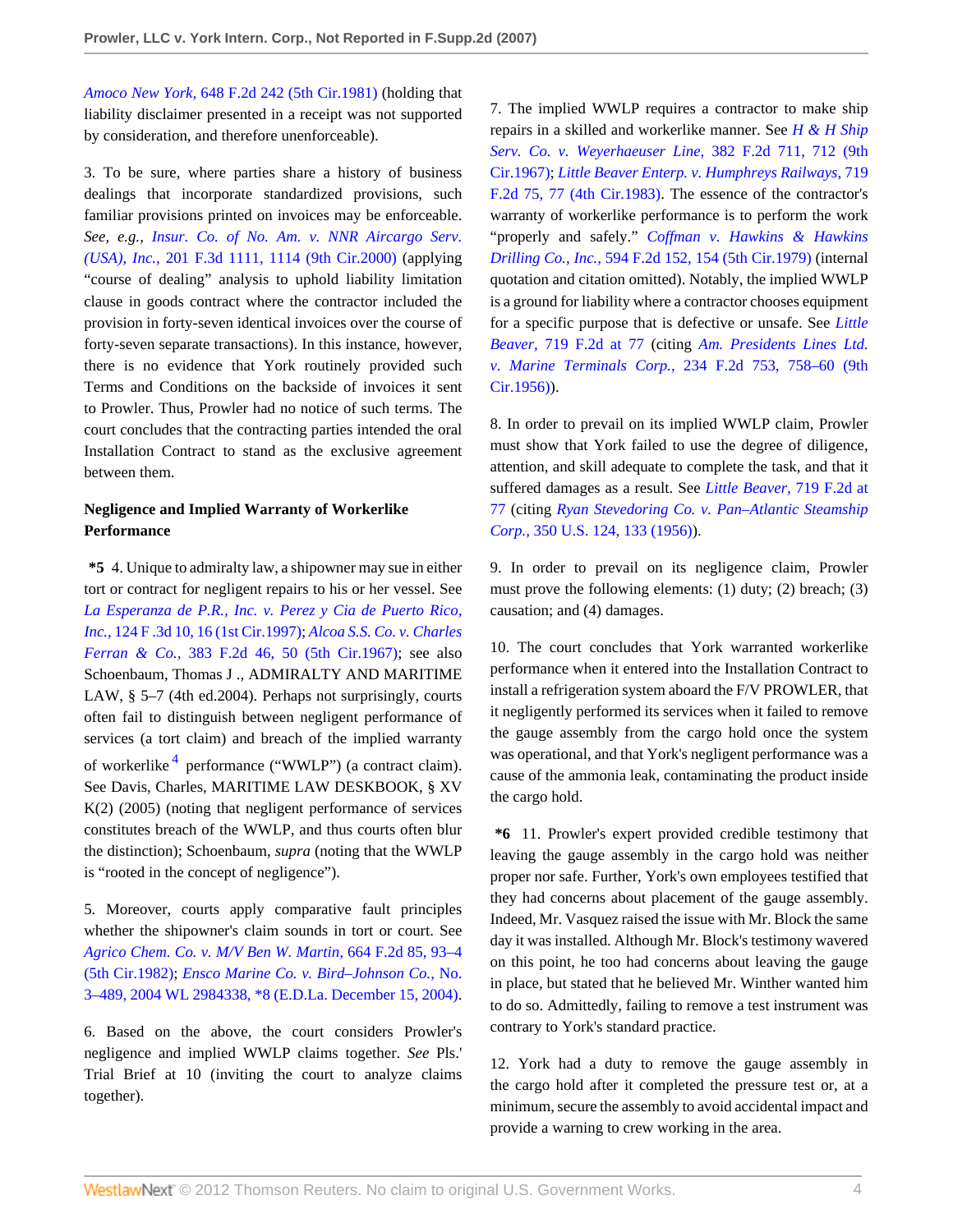13. Even if Mr. Winther had directed York employees to leave the gauge assembly in place for some indeterminate amount of time, York employees bore the ultimate responsibility for installing the refrigeration system with a degree of skill and diligence expected of a reputable, and by all accounts, skilled team of workers. The very fact that York employees had concerns over the presence of the gauge assembly in the cargo hold only underscores that York was in the best position to evaluate the safety of leaving the instrument in place. Further, that Mr. Block was not present in Seattle when other York employees charged the system with ammonia strongly suggests that York simply forgot to remove the gauge assembly once the pressure testing was complete.

14. The court further concludes that Mr. Trojanowski was negligent in loading the fish product in the cargo hold. He would not have struck the gauge assembly had he kept the fish product away from the overhead piping and coils, as instructed. Mr. Trojanowski's conduct was a cause of the ammonia leak.

15. The percentage of fault attributable to York is 80%; the percentage of fault attributable to Prowler is 20%.

#### **Products Liability**

16. The Ninth Circuit applies section 402–A of the Restatement (Second) of Torts to product liability claims in admiralty. See *[Pan–Alaska Fisheries, Inc. v. Marine Const.](http://www.westlaw.com/Link/Document/FullText?findType=Y&serNum=1977124535&pubNum=350&originationContext=document&vr=3.0&rs=cblt1.0&transitionType=DocumentItem&contextData=(sc.Search)#co_pp_sp_350_1134) & Design Co.,* [565 F.2d 1129, 1134 \(9th Cir.1977\)](http://www.westlaw.com/Link/Document/FullText?findType=Y&serNum=1977124535&pubNum=350&originationContext=document&vr=3.0&rs=cblt1.0&transitionType=DocumentItem&contextData=(sc.Search)#co_pp_sp_350_1134). The Restatement provides:

(1) One who sells any product in a defective condition unreasonably dangerous to the user or consumer or to his property is subject to liability for physical harm thereby caused to the ultimate user or consumer, or to his property, if

(a) the seller is engaged in the business of selling such a product, and

(b) it is expected to and does reach the user or consumer without substantial change in the condition in which it is sold.

(2) The rule stated in Subsection (1) applies although

(a) the seller has exercised all possible care in the preparation and sale of his product, and

(b) the user or consumer has not bought the product from or entered into any contractual relation with the seller.

**\*7** Restatement (Second) § 402–A (1965).

17. Retailers and installers of marine equipment, like York, are "sellers" subject to strict liability under this theory. See *Pan–Alaska,* [565 F.2d at 1135 \(9th Cir.1977\)](http://www.westlaw.com/Link/Document/FullText?findType=Y&serNum=1977124535&pubNum=350&originationContext=document&vr=3.0&rs=cblt1.0&transitionType=DocumentItem&contextData=(sc.Search)#co_pp_sp_350_1135) (holding that retailer who purchased and installed defective engine was considered a "seller"). York does not contend otherwise, but contests liability.

18. Prowler contends that under the "risk-utility balancing test," York is strictly liable. This balancing test "weighs the utility of the product against the gravity of the danger. If, after considering the utility of the product, the economic and practical feasibility of alternative designs, and the gravity and likelihood of the potential harm, the factfinder determines that the risk outweighs the utility, the product is deemed defective or unreasonably dangerous." *[Saratoga Fishing Co. v. Marco](http://www.westlaw.com/Link/Document/FullText?findType=Y&serNum=1995214595&pubNum=506&originationContext=document&vr=3.0&rs=cblt1.0&transitionType=DocumentItem&contextData=(sc.Search)#co_pp_sp_506_1441) Seattle, Inc.,* [69 F.3d 1432, 1441 \(9th Cir.1995\)](http://www.westlaw.com/Link/Document/FullText?findType=Y&serNum=1995214595&pubNum=506&originationContext=document&vr=3.0&rs=cblt1.0&transitionType=DocumentItem&contextData=(sc.Search)#co_pp_sp_506_1441), *rev'd on other grounds,* [520 U.S. 875 \(1997\).](http://www.westlaw.com/Link/Document/FullText?findType=Y&serNum=1997118977&pubNum=780&originationContext=document&vr=3.0&rs=cblt1.0&transitionType=DocumentItem&contextData=(sc.Search))

19. The court concludes that the design of the refrigeration system, because it included a gauge assembly inside the cargo hold, was defective. As stated, the gauge assembly served no utility once the refrigeration system was operational. Further, Prowler provides evidence that a no-cost, obvious alternative design was available, namely, removing the gauge assembly from the refrigeration system. This alternative design would have indeed conformed to York's standard practice, and would have eliminated the risk of an ammonia leak from the point of connection. Notably, York does not contend that the system was safe, only that it did not bear responsibility for the gauge assembly's placement—an argument that the court has previously rejected. York Trial Br. at 15 (noting that the issue of whether there exists a defect "resolves [sic] solely around the placement of the [gauge] assembly"). In short, the risk of leaving the gauge assembly in the cargo hold outweighs any utility.

20. That the gauge itself did not "fail" is not dispositive of Prowler's claim because its very presence inside the cargo hold constituted a defective condition.

21. Although liability is strict, courts sitting in admiralty apply comparative fault principles to limit the award of damages to account for plaintiff's contribution to his or her own loss or injury. *See Pan–Alaska,* [565 F.2d at 1138–30](http://www.westlaw.com/Link/Document/FullText?findType=Y&serNum=1977124535&pubNum=350&originationContext=document&vr=3.0&rs=cblt1.0&transitionType=DocumentItem&contextData=(sc.Search)#co_pp_sp_350_1138). Because the court has found that Prowler contributed to its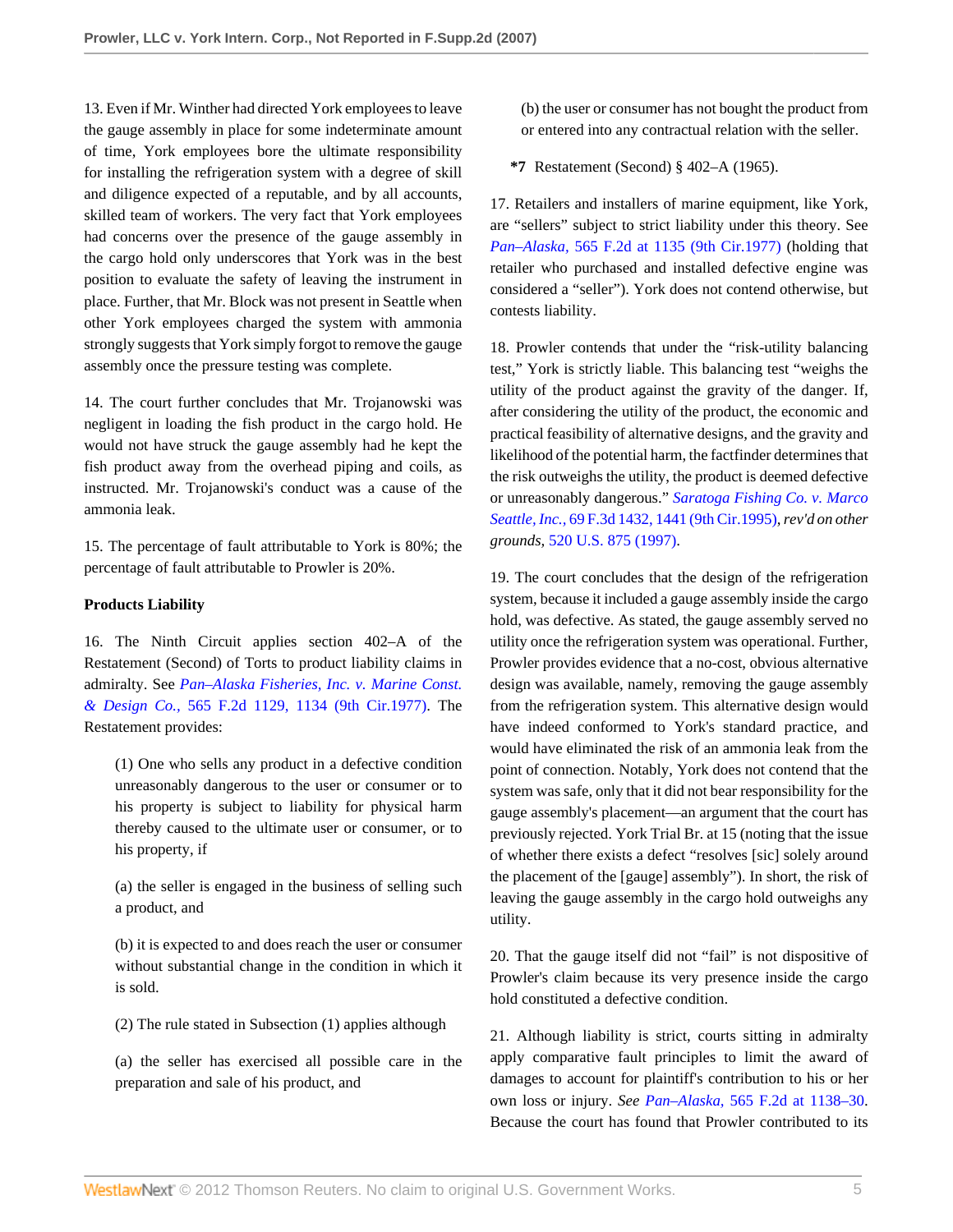own loss, the court apportions fault in the same manner as indicated for the negligence and WWLP claims.

## **Warranties of Merchantability and Fitness for a Particular Purpose**

22. Prowler contends that the implied warranties of merchantability and fitness for a particular purpose under the Uniform Commercial Code ("UCC") apply to the Installation Contract. Pls.' Brief at 15–16 (citing [UCC § 2–314,](http://www.westlaw.com/Link/Document/FullText?findType=L&pubNum=1002112&cite=ULUCCS2-314&originatingDoc=I5d96a50c4fde11dcbd4c839f532b53c5&refType=LQ&originationContext=document&vr=3.0&rs=cblt1.0&transitionType=DocumentItem&contextData=(sc.Search)) [2–315\)](http://www.westlaw.com/Link/Document/FullText?findType=L&pubNum=1002112&cite=ULUCCS2-315&originatingDoc=I5d96a50c4fde11dcbd4c839f532b53c5&refType=LQ&originationContext=document&vr=3.0&rs=cblt1.0&transitionType=DocumentItem&contextData=(sc.Search)).

23. The court concludes that Prowler has failed to show that the Installation Contract is subject to the implied warranties contained in Washington's version of the UCC, codified at RCW § 62A.314, 315. *Cf. [Princess Cruises, Inc. v. Gen.](http://www.westlaw.com/Link/Document/FullText?findType=Y&serNum=1998103826&pubNum=506&originationContext=document&vr=3.0&rs=cblt1.0&transitionType=DocumentItem&contextData=(sc.Search)#co_pp_sp_506_832) Elec. Co.,* [143 F.3d 828, 832–34 \(4th Cir.1998\)](http://www.westlaw.com/Link/Document/FullText?findType=Y&serNum=1998103826&pubNum=506&originationContext=document&vr=3.0&rs=cblt1.0&transitionType=DocumentItem&contextData=(sc.Search)#co_pp_sp_506_832) (reasoning that maritime service contract was not covered by the UCC). Prowler assumes that the UCC applies, without attempting to explain how the Installation Contract constitutes a contract for the sale of goods governed by the Code. Whether the contract is one for goods or services is primarily a question of fact. See *[Tacoma Athletic Club, Inc. v. Indoor Comfort Sys., Inc.,](http://www.westlaw.com/Link/Document/FullText?findType=Y&serNum=1995186727&pubNum=661&originationContext=document&vr=3.0&rs=cblt1.0&transitionType=DocumentItem&contextData=(sc.Search)#co_pp_sp_661_179)* 902 [P .2d 175, 179 \(Wash.Ct.App.1995\)](http://www.westlaw.com/Link/Document/FullText?findType=Y&serNum=1995186727&pubNum=661&originationContext=document&vr=3.0&rs=cblt1.0&transitionType=DocumentItem&contextData=(sc.Search)#co_pp_sp_661_179).

**\*8** 24. Even if Prowler had attempted to develop the record on this issue, the court would have likely concluded that, under Washington law, the Installation Contract is a contract for services, and not goods. See *[Arango](http://www.westlaw.com/Link/Document/FullText?findType=Y&serNum=1986163478&pubNum=661&originationContext=document&vr=3.0&rs=cblt1.0&transitionType=DocumentItem&contextData=(sc.Search)#co_pp_sp_661_722) [Const. Co. v. Success Roofing, Inc.,](http://www.westlaw.com/Link/Document/FullText?findType=Y&serNum=1986163478&pubNum=661&originationContext=document&vr=3.0&rs=cblt1.0&transitionType=DocumentItem&contextData=(sc.Search)#co_pp_sp_661_722)* 730 P.2d 720, 722 [\(Wash.Ct.App.1986\)](http://www.westlaw.com/Link/Document/FullText?findType=Y&serNum=1986163478&pubNum=661&originationContext=document&vr=3.0&rs=cblt1.0&transitionType=DocumentItem&contextData=(sc.Search)#co_pp_sp_661_722) (reasoning that construction contract to build roof was outside scope of UCC, even though contract contained both labor and materials). The sale of piping, coils, and components of the gauge assembly (some of which do not appear on the invoices) was incidental to the primary purpose of the contract, which was to provide installation services. *See Tacoma Athletic,* [902 P.2d at 178–](http://www.westlaw.com/Link/Document/FullText?findType=Y&serNum=1995186727&pubNum=661&originationContext=document&vr=3.0&rs=cblt1.0&transitionType=DocumentItem&contextData=(sc.Search)#co_pp_sp_661_178) [79](http://www.westlaw.com/Link/Document/FullText?findType=Y&serNum=1995186727&pubNum=661&originationContext=document&vr=3.0&rs=cblt1.0&transitionType=DocumentItem&contextData=(sc.Search)#co_pp_sp_661_178) (determining applicability of UCC based on predominant purpose of transaction); *[Princess Cruises,](http://www.westlaw.com/Link/Document/FullText?findType=Y&serNum=1998103826&pubNum=506&originationContext=document&vr=3.0&rs=cblt1.0&transitionType=DocumentItem&contextData=(sc.Search)#co_pp_sp_506_832)* 143 F.3d at [832–33](http://www.westlaw.com/Link/Document/FullText?findType=Y&serNum=1998103826&pubNum=506&originationContext=document&vr=3.0&rs=cblt1.0&transitionType=DocumentItem&contextData=(sc.Search)#co_pp_sp_506_832) (same). Each of the three invoices state, "Install Refrigeration Equipment" under the heading "Description,"

Footnotes

and the majority of the amount charged constitutes costs for labor, not parts. Indeed, the parties contracted separately for the purchase of major system components under the "Equipment Contract." [5](#page-6-1)

<span id="page-5-3"></span>25. Because Prowler has failed to show that the Installation Contract is subject to the UCC, the court limits Prowler's breach of implied warranties claim to the implied WWLP claim. [6](#page-6-2)

#### <span id="page-5-4"></span>**Damages and Interest**

26. Whether the court applies a remedy in tort or contract, damages arising from the ammonia leak total \$732,688.39. The court limits Prowler's recovery by 20% to account for its contribution of fault.

27. The court awards prejudgment interest to run from the date of the incident, February 17, 2005, at the rate provided in [28 U.S.C. § 1961\(a\)](http://www.westlaw.com/Link/Document/FullText?findType=L&pubNum=1000546&cite=28USCAS1961&originatingDoc=I5d96a50c4fde11dcbd4c839f532b53c5&refType=LQ&originationContext=document&vr=3.0&rs=cblt1.0&transitionType=DocumentItem&contextData=(sc.Search)) for calculating post-judgment interest. See *[Western Pac. Fisheries, Inc. v. SS President Grant,](http://www.westlaw.com/Link/Document/FullText?findType=Y&serNum=1984118004&pubNum=350&originationContext=document&vr=3.0&rs=cblt1.0&transitionType=DocumentItem&contextData=(sc.Search)#co_pp_sp_350_1288)* 730 [F.2d 1280, 1288 \(9th Cir.1984\)](http://www.westlaw.com/Link/Document/FullText?findType=Y&serNum=1984118004&pubNum=350&originationContext=document&vr=3.0&rs=cblt1.0&transitionType=DocumentItem&contextData=(sc.Search)#co_pp_sp_350_1288) ("It is well-established that compensatory damages in maritime cases normally include pre-judgment interest.").

#### **ORDER**

Based on the foregoing findings of fact and conclusions of law, the court orders as follows:

1. Plaintiffs shall recover \$586,150.72 in damages, plus prejudgment interest to run from February 17, 2005 until the date of this order, and post-judgment interest to run from the date of this order at a rate of 4.78% until paid in full.

2. Plaintiffs shall submit a proposed judgment to the court on or before August 20, 2007 consistent with the above findings of fact and conclusions of law. Dated this 14th day of August, 2007.

- <span id="page-5-0"></span>[1](#page-1-0) Throughout the course of the trial, witnesses referred generically to "the gauge" as a stand-in for the assembly as a whole. The court uses the more specific term, "gauge assembly" to differentiate from the gauge itself. The court disagrees with Defendant's assertion that it should discredit or somehow limit testimony that fails to distinguish the two.
- <span id="page-5-1"></span>[2](#page-2-0) For sake of clarity, the court refers generically to "Prowler" as the Plaintiff, given that Lloyd's claims are coterminous with its insured.
- <span id="page-5-2"></span>[3](#page-2-1) The court distinguishes the facts in the instant case from those set forth in *[M/V Am. Queen v. San Diego Marine Const. Corp.,](http://www.westlaw.com/Link/Document/FullText?findType=Y&serNum=1983129568&pubNum=350&originationContext=document&vr=3.0&rs=cblt1.0&transitionType=DocumentItem&contextData=(sc.Search))* 708 [F.2d 1483 \(9th Cir.1983\)](http://www.westlaw.com/Link/Document/FullText?findType=Y&serNum=1983129568&pubNum=350&originationContext=document&vr=3.0&rs=cblt1.0&transitionType=DocumentItem&contextData=(sc.Search)). There, the Ninth Circuit reasoned that adequate consideration supported a vessel repair contract containing a liability limitation clause that the shipowner received after the work was complete. *Id.* [at 1488–89.](http://www.westlaw.com/Link/Document/FullText?findType=Y&serNum=1983129568&originationContext=document&vr=3.0&rs=cblt1.0&transitionType=DocumentItem&contextData=(sc.Search)) Unlike this case, the vessel